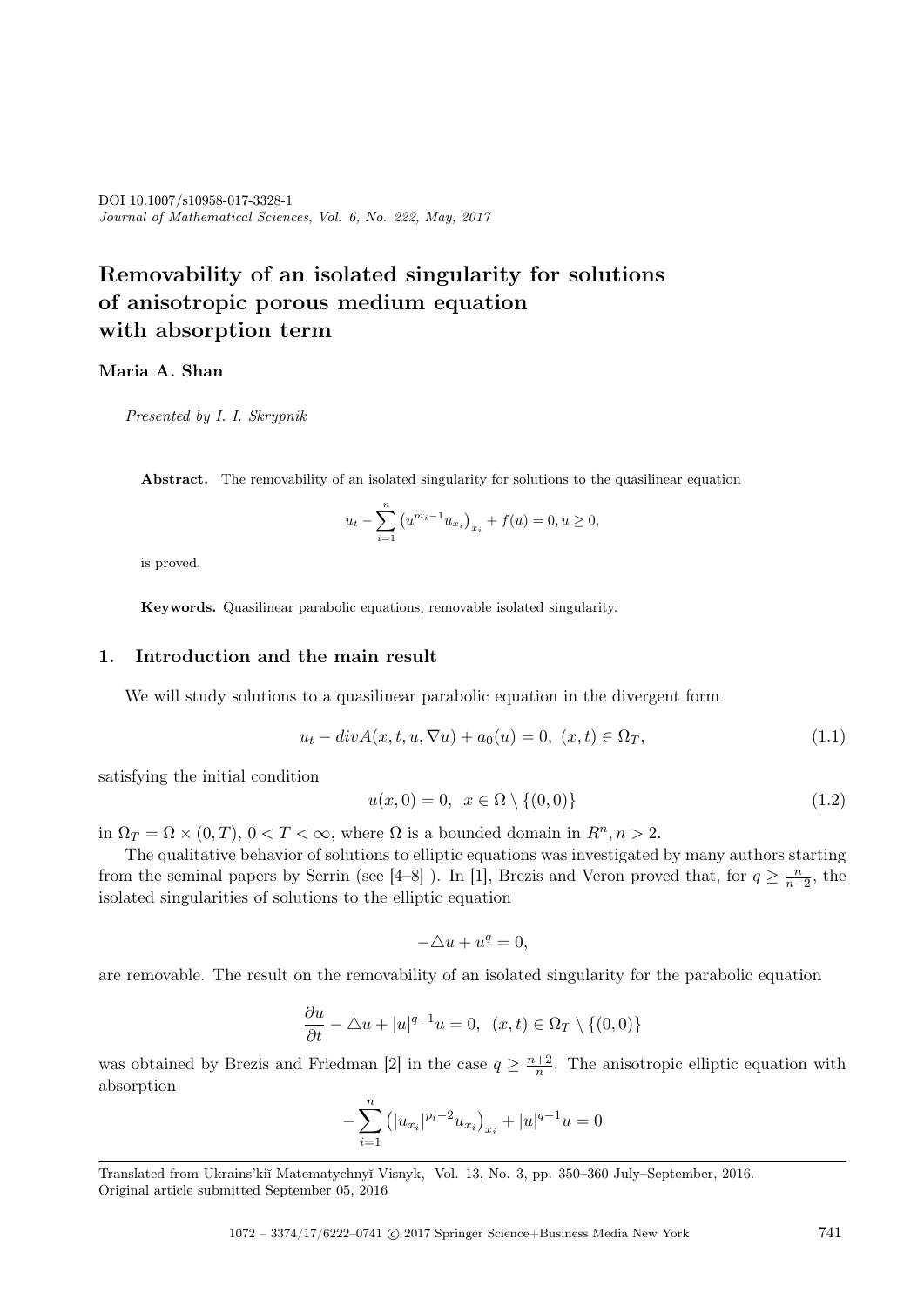was studied in [12]. It was proved that the isolated singularity for a solution of the this equation is removable, if

$$
q \ge \frac{n(p-1)}{n-p}, \quad 1 \le p_1 \le \ldots \le p_n \le \frac{n-1}{n-p}p.
$$

For quasilinear elliptic and parabolic equations of a special form with absorption similar questions were treated by many authors. A survey of their results and references can be found in Veron's monograph [14]. The removability of isolated singularities for more general elliptic and parabolic equations with absorption was established in [10] and [11].

We suppose that the functions  $A = (a_1, ..., a_n)$  and  $a_0$  satisfy the Carathéodory conditions, and the following structure conditions hold:

$$
A(x, t, u, \xi)\xi \ge \nu_1 \sum_{i=1}^n |u|^{m_i - 1} |\xi_i|^2,
$$
  

$$
|a_i(x, t, u, \xi)| \le \nu_2 u^{\frac{m_i - 1}{2}} \left(\sum_{j=1}^n |u|^{m_j - 1} |\xi_j|^2\right)^{\frac{1}{2}}, \ i = \overline{1, n},
$$
  

$$
a_0(u) \ge \nu_1 f(u),
$$
 (1.3)

with positive constants  $\nu_1, \nu_2$ , a continuous positive function  $f(u)$ , and

$$
\min_{1 \le i \le n} m_i > 1, \ \max_{1 \le i \le n} m_i \le 1 + \frac{\kappa}{n}, \ p < n,\tag{1.4}
$$

where  $\kappa = n(m-1) + 2, d = \frac{1}{n}$  $\frac{1}{n}$  $\sum_{n=1}^{n}$ *i*=1  $\frac{m_i}{2}$ . Without loss of generality, we also assume that  $m_n = \max_{1 \le i \le n} m_i$ .

We write  $V_{2,m}(\Omega_T)$  for the class of functions  $\varphi \in C(0,T,L^2(\Omega))$  with  $\sum^n$ *i*=1 ∫∫  $\Omega_T$  $|\varphi|^{m_i-1} |\varphi_{x_i}|^2 dx dt < \infty$ .

We say that *u* is a weak solution to problem (1.1), (1.2) if, for an arbitrary  $\psi \in C^1(\Omega_T)$  vanishing in a neighborhood of  $\{(0,0)\}\)$ , we have an inclusion  $u\psi \in V_{2,m}(\Omega_T)$  and, for any interval  $(t_1,t_2) \subset [0,T)$ , the integral identity

$$
\int_{\Omega} u\varphi dx \Big|_{t_1}^{t_2} + \int_{t_1}^{t_2} \int_{\Omega} \{-u\varphi_t + A(x, t, u, \nabla u) \nabla \varphi + a_0(u)\varphi\} dx dt = 0 \tag{1.5}
$$

holds for  $\varphi = \zeta \psi$  with an arbitrary  $\zeta \in \overset{o}{V}_{2,m}(\Omega_T)$ .

We say that a solution *u* to problem  $(1.1)$ ,  $(1.2)$  has a removable singularity at  $\{(0,0)\}$  if *u* can be extended to  $\{(0,0)\}$  so that the extension  $\tilde{u}$  of *u* satisfies (1.5) with  $\psi \equiv 1$  and  $\tilde{u} \in V_{2,m}(\Omega_T)$ .

**Remark 1.1.** Condition (1.4) implies the local boundedness of a weak solutions to Eq. (1.1) ([3]).

The main result of this paper is the following theorem.

**Theorem 1.1.** *Let conditions* (1.3) *and* (1.4) *be satisfied, and let u be a nonnegative weak solution to problem* (1.1), (1.2)*.* Assume also that  $f(u) = u^q$  and

$$
q \ge m + \frac{2}{n}.\tag{1.6}
$$

*Then the singularity at the point*  $\{(0,0)\}\$  *is removable.* 

The rest of the paper contains the proof of Theorem 1.1.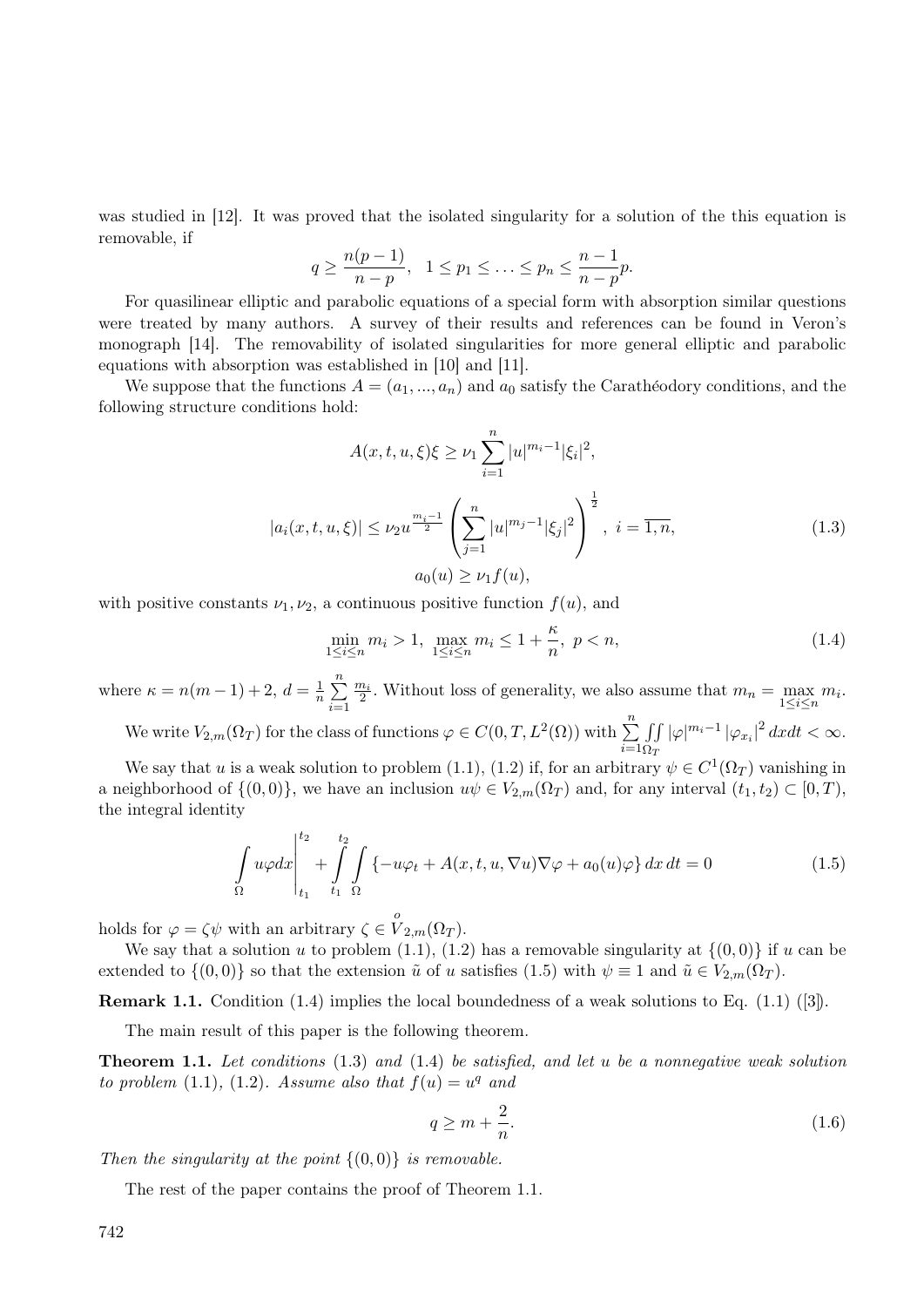#### **2. Integral estimates of solutions**

For  $0 \leq \lambda < n$  we define the numbers

$$
\kappa(\lambda) = \frac{1}{2 + (n - \lambda)(m - 1)}, \ \kappa_i(\lambda) = \frac{2}{2 + (n - \lambda)(m - m_i)}, \ i = \overline{1, n}.
$$

Let

$$
\rho_{\lambda}(x,t) = \left(t^{\frac{\kappa(\lambda)}{\kappa_1(\lambda)}} + \sum_{i=1}^{n} |x_i|^{\frac{\kappa_i(\lambda)}{\kappa_1(\lambda)}}\right)^{\kappa_1(\lambda)}
$$

We assume that  $D_{\lambda}(r) = \{(x, t) : \rho_{\lambda}(x, t) < r\}, D_{\lambda}(R_0) \subset \Omega_T$ . For  $0 < r < R_0$  we set  $M(r, \lambda) =$ sup  $u(x,t), E(r,\lambda) = \{(x,t) \in \Omega_T : u(x,t) > M(r,\lambda)\}, u_r(r,t,\lambda) = (u(x,t) - M(r,\lambda))_{+}$  and  $D_{\lambda}(R_0)\backslash D_{\lambda}(r)$ 

consider the function  $\psi_r(x,t) = \eta_r(\rho_\lambda(x,t))$ , where  $\eta_r : \mathbb{R}^1 \to \mathbb{R}^1$  is a function taking the following values:  $\eta_r(z) = 0$ , if  $z \le r$ ,  $\eta_r(z) = 1$  if  $z \ge R(r)$ , and  $\eta_r(z) = \left[ (1 - \varepsilon) \ln \ln \frac{1}{r} \right]^{-1} \left( \ln \ln \frac{1}{r} - \ln \ln \frac{1}{z} \right)$ , if  $r \leq z \leq R(r)$ . Here,  $\varepsilon$  is a number from the interval  $(0,1)$  specified in what follows, and  $R(r)$  is defined by the equality

$$
\ln \frac{1}{R(r)} = \ln^{\varepsilon} \frac{1}{r}.\tag{2.1}
$$

*.*

Note that, by the evident equalities  $\frac{1}{q-1} = (n - \lambda)\kappa(\lambda)$ ,  $\frac{2}{q-1}$  $\frac{2}{q - m_i} = (n - \lambda) \kappa_i(\lambda), i = 1, n$ , with  $\lambda \geq 0$ defined by

$$
\lambda = n - \frac{2}{q - m},\tag{2.2}
$$

the Keller–Osserman estimate yields

$$
M(r,\lambda) \le \gamma r^{\lambda - n}, \ r > 0. \tag{2.3}
$$

This estimate follows from Theorems 4.1 and 4.2 (Appendix) in the case  $p_1 = p_2 = ... = p_n = 2$ .

Consider the functions  $F_1(r, \lambda)$  and  $F_2(r, \lambda)$  defined by the equalities

$$
F_1(r,\lambda) = \begin{cases} R^{\lambda}(r), \ \lambda > 0, \\ \ln^{\frac{q-2}{q-1}} \frac{1}{r}, \ \lambda = 0, \ q > 2, \\ \ln \ln \frac{1}{r}, \ \lambda = 0, \ q = 2, \\ \ln^{-\frac{2-q}{q-1}} \frac{1}{r}, \ \lambda = 0, \ q < 2, \\ \ln^{\frac{q-2m_1}{q-m_1}} \frac{1}{r}, \ \lambda = 0, \ q > 2m_1, \\ \ln \ln \frac{1}{r}, \ \lambda = 0, \ q = 2m_1, \\ \ln^{-\frac{2m_1-q}{1-m_1}} \frac{1}{r}, \ \lambda = 0, \ q = 2m_1, \\ \ln^{-\frac{2m_1-q}{1-m_1}} \frac{1}{r}, \ \lambda = 0, \ q < 2m_1. \end{cases}
$$

To simplify the following calculations, we write  $M(r)$ ,  $E(r)$ , and  $u_r(x,t)$  instead of  $M(r,\lambda), E(r,\lambda)$ , and  $u_r(x, t, \lambda)$ .

**Lemma 2.1.** *Let the assumptions of Theorem 1.1 be satisfied. Then the following estimate holds*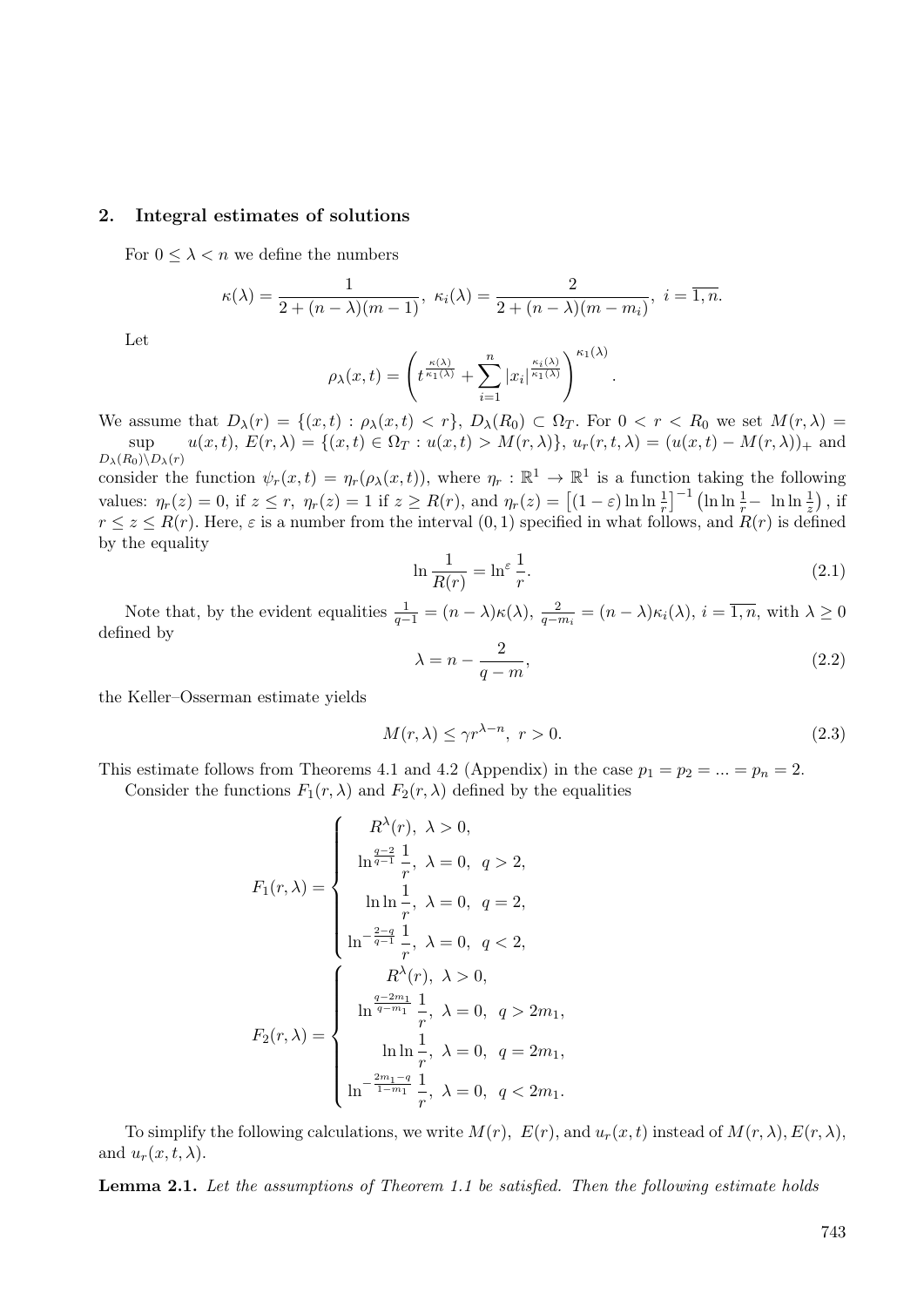$$
\sup_{0
$$

*for every*  $l \geq \frac{2q}{q-n}$  $\frac{2q}{q - m_n}$  and for every  $2r < \rho \leq \frac{R_0}{2}$ .

*Proof.* Testing (1.5) by  $\varphi = \ln_+ \frac{u}{M}$  $\frac{u}{M(\frac{\rho}{2})}\psi_r^l$  and using (1.3) and the Young inequality, we get

$$
\sup_{0
$$

From whence, by the Young inequality, we obtain

$$
\sup_{0\n
$$
+ \int_{E(\frac{\rho}{2})} u^{q} \ln \frac{u}{M(\frac{\rho}{2})} \psi_{r}^{l} dx dt \leq \gamma \int_{E(\frac{\rho}{2})} \ln \frac{u}{M(\frac{\rho}{2})} \left| \frac{\partial \psi_{r}}{\partial t} \right|^{q} \frac{1}{q-1} dx dt
$$
\n
$$
+ \gamma \int_{E(\frac{\rho}{2})} \ln \frac{\frac{2q-m_{i}}{q-m_{i}}}{M(\frac{\rho}{2})} \frac{u}{\left| \frac{\partial \psi_{r}}{\partial x_{i}} \right|^{q-m_{i}}} dx dt = \gamma (J_{1} + J_{2}). \tag{2.5}
$$
$$

By  $(2.3)$ , we have

$$
J_1 + J_2 \leq \gamma \int \int \int \ln^{-\frac{1}{q-1}} \frac{1}{\rho_{\lambda}} \rho_{\lambda}^{-\frac{1}{\kappa(\lambda)}\frac{q}{q-1}} dx dt
$$
  
\n
$$
+ \gamma \sum_{i=1}^n \int \int \ln^{-\frac{m_i}{q-m_i}} \frac{1}{\rho_{\lambda}} \rho_{\lambda}^{-\frac{2q}{\kappa_i(\lambda)(q-m_i)}} dx dt
$$
  
\n
$$
\leq \gamma \int \ln^{-\frac{1}{q-1}} \frac{1}{z} z^{\lambda-1} dz + \gamma \int \ln^{-\frac{m_1}{q-m_1}} \frac{1}{z} z^{\lambda-1} dz \leq \gamma (F_1(r, \lambda) + F_2(r, \lambda)).
$$
 (2.6)

 $\Box$ 

Combining (2.5) and (2.6), we obtain (2.4), which completes the proof of the lemma.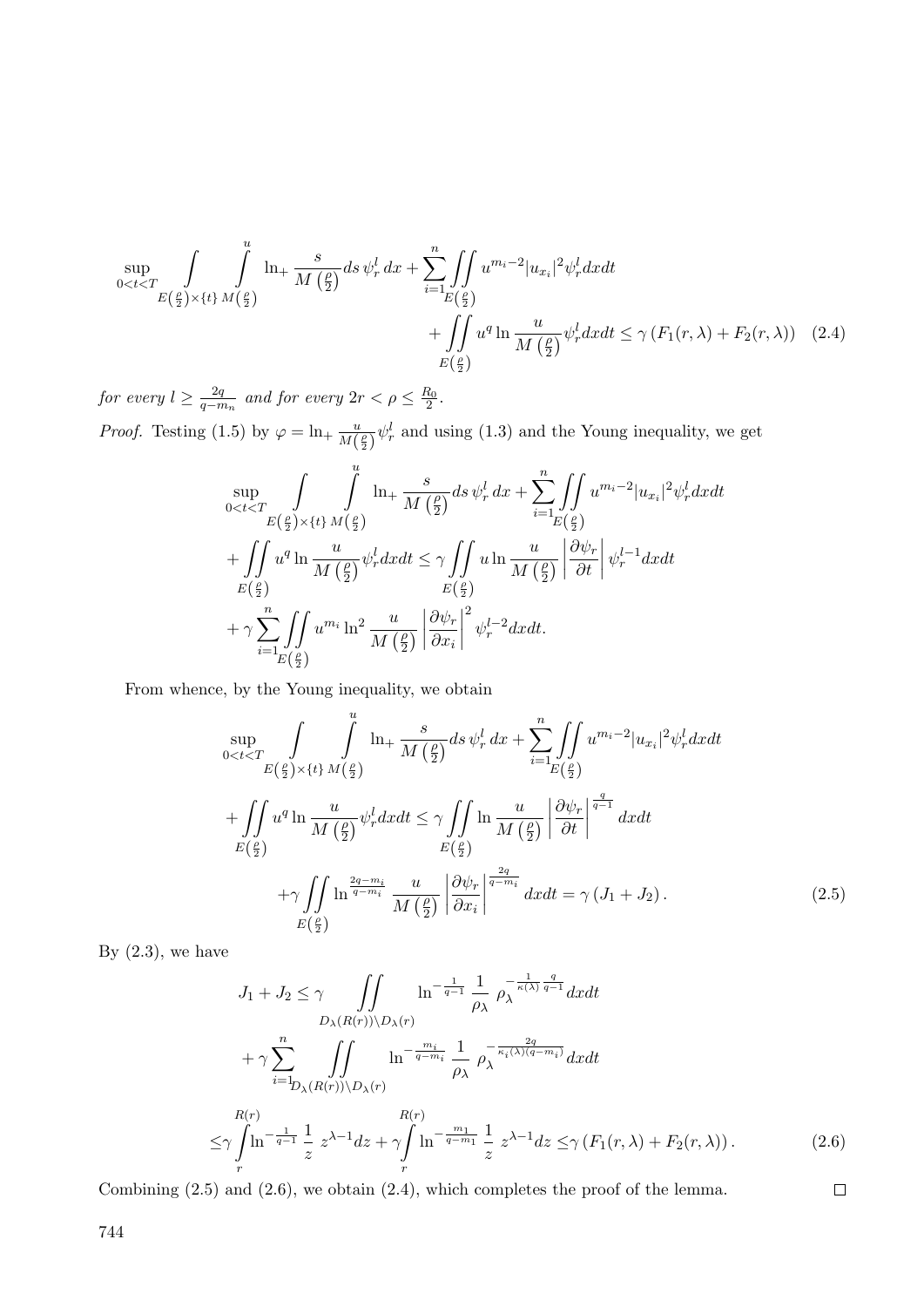We now define a function  $u^{(\rho)}(x,t)$  and a set  $E\left(\frac{\rho}{2}\right)$  $\frac{\rho}{2}$ , 2 $\rho$ ) as follows:

$$
u^{(\rho)}(x,t) = \min\left(M\left(\frac{\rho}{2}\right) - M(2\rho), u_{2\rho}(x,t)\right),
$$
  

$$
E\left(\frac{\rho}{2}, 2\rho\right) = \{x \in E(2\rho) : u < M\left(\frac{\rho}{2}\right)\}.
$$

**Lemma 2.2.** *Under the assumptions of Lemma 2.1, the following inequality holds:*

$$
\iint_{E(2\rho)} u^{(\rho)} u^q \psi_r^l dx dt \le \gamma \left( M \left( \frac{\rho}{2} \right) - M(2\rho) \right) \left\{ F_3(r, \lambda) + (F_1(r, \lambda) + F_2(r, \lambda))^{\frac{1}{2}} F_4^{\frac{1}{2}}(r, \lambda) \right\},\tag{2.7}
$$

*where*

$$
F_3(r,\lambda) = \begin{cases} R^{\lambda}(r), & \lambda > 0, \\ \ln^{-\frac{1}{q-1}} \frac{1}{r}, & \lambda = 0, \end{cases} \quad F_4(r,\lambda) = \begin{cases} R^{\lambda}(r), & \lambda > 0, \\ \ln^{-1} \frac{1}{r}, & \lambda = 0. \end{cases}
$$

*Proof.* Testing (1.5) by  $\varphi = u^{(\rho)} \psi_r^l$  and using (1.3) and the Young inequality, we get

$$
\iint_{E(2\rho)} u^{(\rho)} u^q \psi_r^l dx dt \leq \gamma \iint_{E(2\rho)} u^{(\rho)} \left| \frac{\partial \psi_r}{\partial t} \right|^{\frac{q}{q-1}} dx dt
$$
  
+
$$
\gamma \sum_{i=1}^n \iint_{E(2\rho)} \left( \sum_{j=1}^n u^{m_j - 1} |u_{x_j}|^2 \right)^{\frac{1}{2}} u^{\frac{m_i - 1}{2}} u^{(\rho)} \left| \frac{\partial \psi_r}{\partial x_i} \right| \psi_r^{l-1} dx dt
$$
  
=
$$
\gamma (J_3 + J_4).
$$
 (2.8)

By the Hölder inequality,  $(2.3)$ , and Lemma 2.1, the integrals on the right-hand side of  $(2.8)$  are estimated as follows:

$$
J_3 \le \gamma \left( M \left( \frac{\rho}{2} \right) - M(2\rho) \right) \iint_{E(2\rho)} \left| \frac{\partial \psi_r}{\partial t} \right|^{q-1} dx dt
$$
  
\n
$$
\le \gamma \left( M \left( \frac{\rho}{2} \right) - M(2\rho) \right) \int_{D_{\lambda}(R(\lambda)) \setminus D_{\lambda}(r)} \ln^{-\frac{q}{q-1}} \frac{1}{\rho_{\lambda}} \rho_{\lambda}^{-\frac{q}{(q-1)\kappa(\lambda)}} dx dt
$$
  
\n
$$
D_{\lambda}(R(\lambda)) \setminus D_{\lambda}(r)
$$
  
\n
$$
\le \gamma \left( M \left( \frac{\rho}{2} \right) - M(2\rho) \right) \int_{r} \ln^{-\frac{q}{q-1}} \frac{1}{z} z^{\lambda - 1} dz \le \gamma \left( M \left( \frac{\rho}{2} \right) - M(2\rho) \right) F_3(r, \lambda).
$$
 (2.9)

745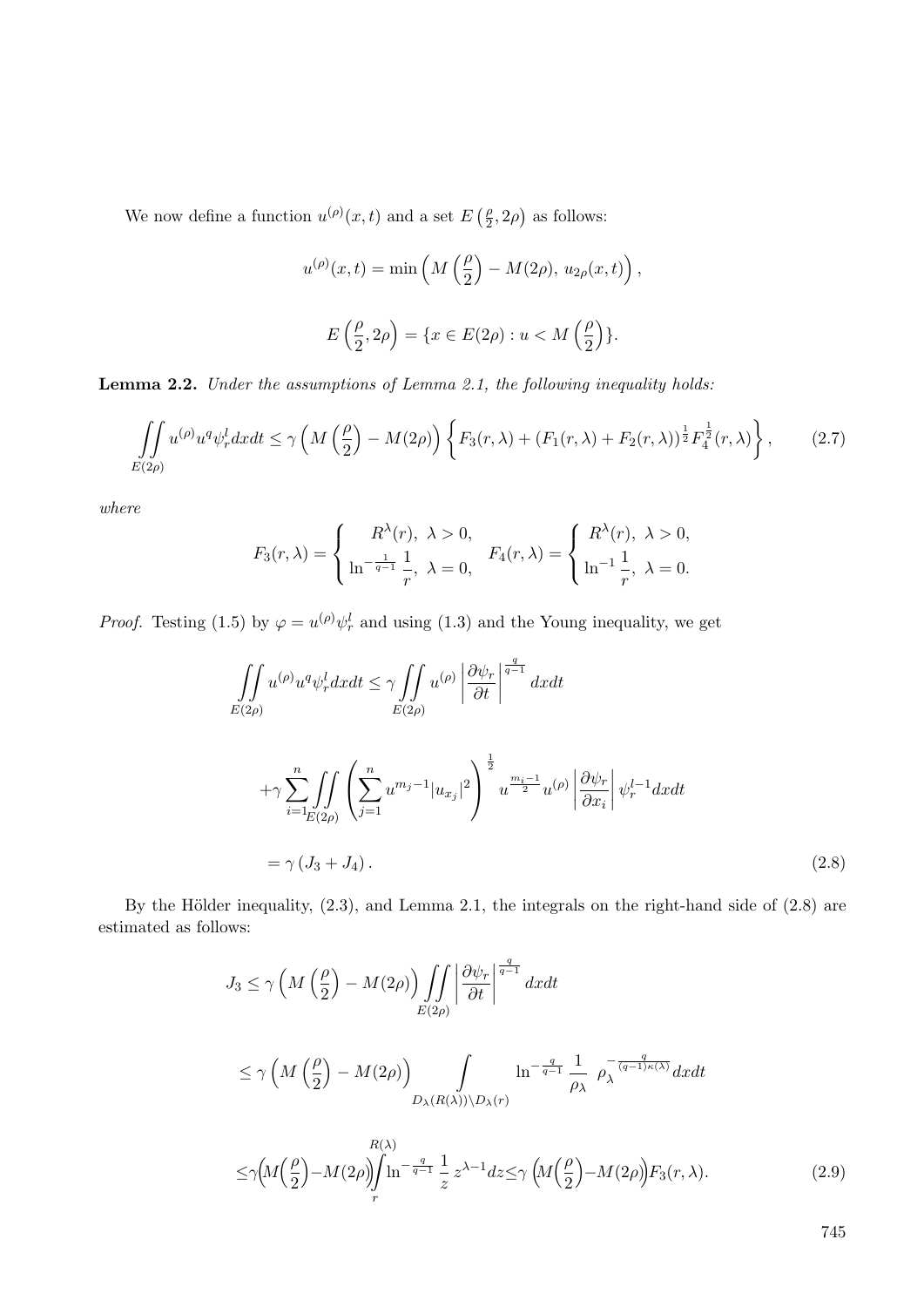Similarly,

$$
J_4 \leq \gamma \left( M \left( \frac{\rho}{2} \right) - M(2\rho) \right) \sum_{i=1}^n \left( \sum_{j=\lfloor p/2 \rfloor}^n \int_{\mathcal{U}^{m_j-2} |u_{x_j}|^2 \psi_r^l dx dt \right)^{\frac{1}{2}}
$$
  
\n
$$
\times \left( \iint_{\mathfrak{E}(2\rho)} u^{m_i} \left| \frac{\partial \psi_r}{\partial x_i} \right|^2 \psi_r^l dx dt \right)^{\frac{1}{2}} \leq \gamma \left( M \left( \frac{\rho}{2} \right) - M(2\rho) \right)
$$
  
\n
$$
\times (F_1(r, \lambda) + F_2(r, \lambda))^{\frac{1}{2}} \sum_{i=1}^n \left( \iint_{D_{\lambda}(R(\lambda)) \setminus D_{\lambda}(r)} \ln^{-2} \frac{1}{\rho_{\lambda}} \rho_{\lambda}^{-m_i(n-\lambda) - \frac{2}{\kappa_i(\lambda)}} dx dt \right)^{\frac{1}{2}}
$$
  
\n
$$
\leq \gamma \left( M \left( \frac{\rho}{2} \right) - M(2\rho) \right) (F_1(r, \lambda) + F_2(r, \lambda))^{\frac{1}{2}} \left( \int_r^{R(r)} \ln^{-2} \frac{1}{z} z^{\lambda - 1} dz \right)^{\frac{1}{2}}
$$
  
\n
$$
\leq \gamma \left( M \left( \frac{\rho}{2} \right) - M(2\rho) \right) (F_1(r, \lambda) + F_2(r, \lambda))^{\frac{1}{2}} F_{\frac{1}{4}}^{\frac{1}{2}}(r, \lambda).
$$
 (2.10)

Combining  $(2.8)$ – $(2.10)$ , we arrive at the required relation  $(2.7)$ , which proves the lemma.  $\Box$ 

#### **2.1. Pointwise estimates of solutions**

Similarly to [13], using the De Giorgi-type iteration, we prove the following estimate

$$
(M(\rho)-M(2\rho)^{1+m+m}\frac{n+2}{2}\leq \gamma \left(M\left(\frac{\rho}{2}\right)\rho^{-\frac{1}{\kappa(\lambda)}}+\sum_{i=1}^n M^{m_i}\left(\frac{\rho}{2}\right)\rho^{-\frac{2}{\kappa_i(\lambda)}}\right)^{\frac{n+2}{2}}\iint_{D_\lambda(R_0)\backslash D_\lambda\left(\frac{\rho}{2}\right)}u_{2\rho}^{1+m}dxdt.
$$

We note that  $u_{2\rho} \leq M\left(\frac{\rho}{2}\right)$  $\left(\frac{\rho}{2}\right) - M(2\rho)$  for  $(x, t) \in D_{\lambda}(R_0) \setminus D_{\lambda}(\frac{\rho}{2})$  $\binom{p}{2}$ . By the Hölder inequality and Lemma 2.2, we get

$$
(M(\rho) - M(2\rho)^{1+m+m}\frac{n+2}{2} \le \gamma M^{\frac{m+1}{q+1}} \left(\frac{\rho}{2}\right) \left(M\left(\frac{\rho}{2}\right) \rho^{-\frac{1}{\kappa(\lambda)}} + \sum_{i=1}^{n} M^{m_i} \left(\frac{\rho}{2}\right) \rho^{-\frac{2}{\kappa_i(\lambda)}}\right)^{\frac{n+2}{2}} \times \left\{F_3(r,\lambda) + (F_1(r,\lambda) + F_2(r,\lambda))^{\frac{1}{2}} F_4^{\frac{1}{2}}(r,\lambda)\right\} |D_\lambda(R_0)|^{\frac{q-m}{q+1}}.
$$
\n(2.11)

In inequality (2.11) we pass to the limit as  $r \to 0$ . By (2.1) the following relations are valid for  $\lambda = 0$ :  $\overline{1}$ 

$$
F_1(r,0)F_4(r,0) = \ln^{\frac{q-2}{q-1}} \frac{1}{r} \ln^{-1} \frac{1}{R(r)} = \ln^{\frac{q-2}{q-1}-\varepsilon} \frac{1}{r}, \text{ if } q > 2,
$$
  

$$
F_2(r,0)F_4(r,0) = \ln^{\frac{q-2m_1}{q-m_1}} \frac{1}{r} \ln^{-1} \frac{1}{R(r)} = \ln^{\frac{q-2m_1}{q-m_1}-\varepsilon} \frac{1}{r}, \text{ if } q > 2m_1.
$$

Let us choose  $\varepsilon$  from the condition max  $\left(\frac{1}{2}\right)$  $\frac{1}{2}$ ,  $\frac{q-2}{q-1}$ *q*<sup>−2</sup>, *q*<sup>−2*m*<sub>1</sub></sup><br>*q*−*m*<sub>1</sub>  $\left(\frac{q-2m_1}{q-m_1}\right) < \varepsilon < 1$ . Passing to the limit as  $r \to 0$  in  $(2.11)$ , we obtain, for any  $\rho \leq \frac{R_0}{2}$ ,

$$
M(\rho) - M(2\rho) \le 0.
$$

746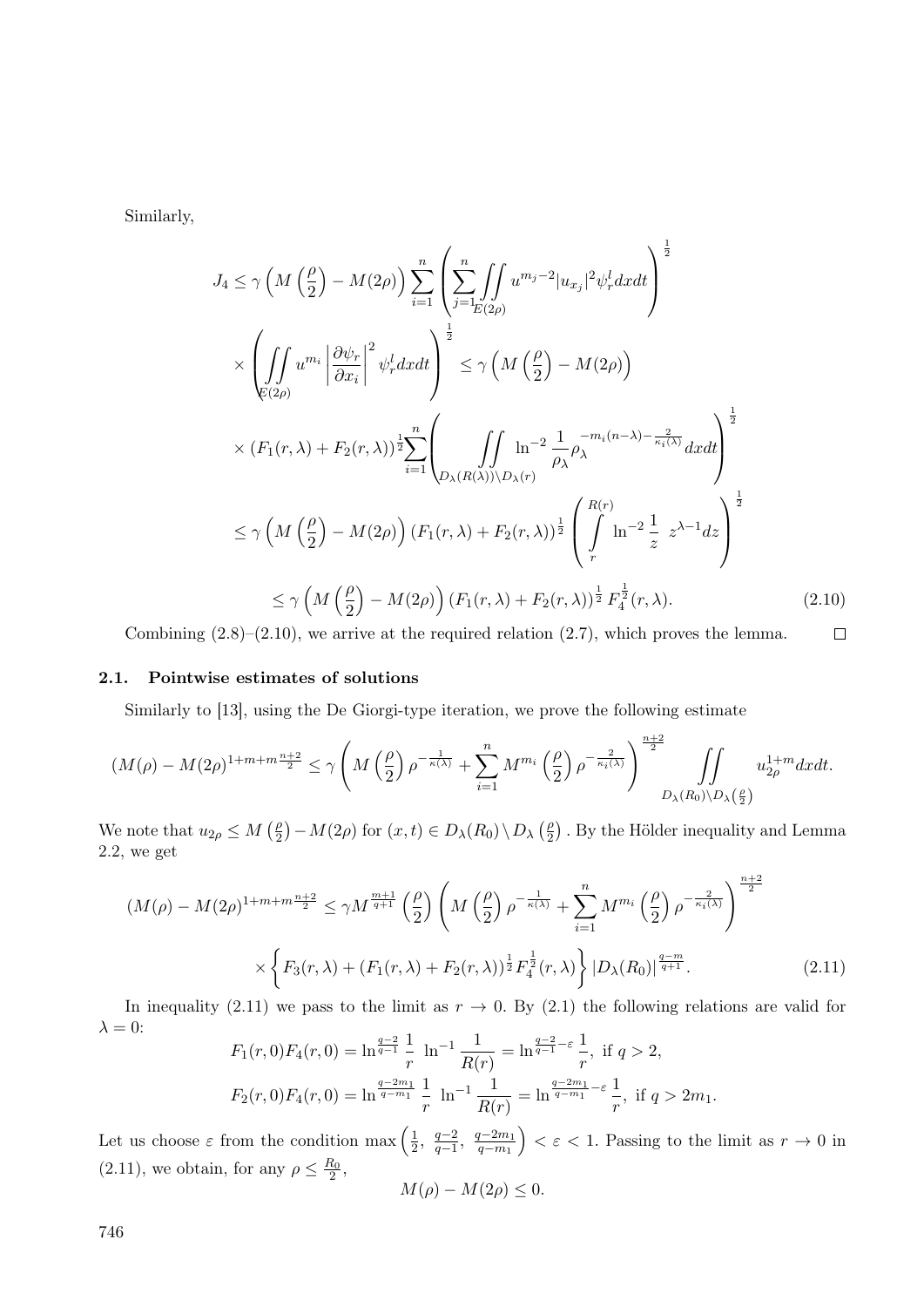Iterating the last inequality, we get, for any  $\rho \leq \frac{R_0}{2}$ ,

$$
M(\rho) \leq M(R_0).
$$

This proves the boundedness of solutions.

#### **3. End of the proof of Theorem 1.1**

Let *K* be a compact subset in  $\Omega$ , and let  $\xi = 0$  in  $\partial \Omega \times (0,T)$  such that  $\xi = 1$  for  $(x,t) \in K \times (0,T)$ . Testing (1.5) by  $\varphi = u\xi^2\psi_r$ ,  $\psi = \psi_r$ , using conditions (1.3), the Young inequality, and the boundedness of *u* and passing to the limit  $r \to 0$ , we get

$$
\sup_{0 < t < T} \int_{K} u^2 dx + \sum_{i=1}^{n} \int_{0}^{T} \int_{K} u^{m_i - 1} |u_{x_i}|^2 dx dt + \int_{0}^{T} \int_{K} u^{q+1} dx dt \le \gamma. \tag{3.1}
$$

Testing (1.5) by  $\varphi \psi_r$ , where  $\varphi$  is an arbitrary function that belongs to  $\overset{o}{V}_{2,m}(\Omega_T)$ , using (3.1) and the boundedness of the solution, and passing to the limit  $r \to 0$ , we obtain the integral identity (1.5) with an arbitrary  $\varphi \in V_{2,m}(\Omega_t)$  and  $\psi \equiv 1$ . Thus, Theorem 1.1 is proved.

### **4. Appendix**

Let  $(x^{(0)},t^{(0)}) \in \Omega_T$ . For any  $\tau,\theta_1,\theta_2,\ldots,\theta_n > 0$ ,  $\theta = (\theta_1,\ldots,\theta_n)$ , we define  $Q_{\theta,\tau}(x^{(0)},t^{(0)}) :=$  ${(x, t) : |t - t^{(0)}| < \tau, |x_i - x_i^{(0)}|}$  $|i^{(0)}| < \theta_i, i = 1, n$  and set

$$
M(\theta, \tau):=\sup_{Q_{\theta,\tau}(x^{(0)}t^{(0)})}u, \delta(\theta, \tau):=\sup_{Q_{\theta,\tau}(x^{(0)}t^{(0)})}\delta(u),
$$

$$
\Phi(\theta, \tau) := \sup_{Q_{\theta, \tau}(x^{(0)}, t^{(0)})} \Phi(u), \Phi(u) = \int_{0}^{u} \varphi(s) ds, \varphi(s) = s^{m_n - 1} f(s).
$$

We say that a nondecreasing continuous function  $\psi$  satisfies condition  $(A)$  if for any  $\varepsilon \in (0,1)$  there exists  $u_0(\varepsilon) \geq 1$  such that

$$
\psi(\varepsilon u) \le \varepsilon^{\mu} \psi(u),\tag{A}
$$

with some  $\mu > 0$  and for all  $u \geq u_0(\varepsilon)$ .

**Theorem 4.1** ( [9])**.** *Let conditions* (1.3) *and* (1.4) *be satisfied, and let u be a nonnegative weak* solution to Eq. (1.1). Assume also that  $f \in C^1(R^1_+)$  and  $f'(u) \geq 0$ . Let  $(x^{(0)}, t^{(0)}) \in \Omega_T$ , and let us fix  $\sigma \in (0,1), \tau \in (0, \min(\theta_n^{p_n}, t^{(0)}, T - t^{(0)})), \theta_i \in (0, \theta_n) \text{ for } i \in I' = \{i = \overline{1,n} : m_i(p_i-1) < m_n(p_n-1)\}\$ and  $\theta_i = \theta_n$  for  $i \in I'' = \{i = \overline{1,n} : m_i(p_i-1) = m_n(p_n-1)\}\$ . Then there exist positive numbers  $c_8, c_9$ *depending only on*  $n, \nu_1, \nu_2, m_1, \ldots, m_n, p_1, \ldots, p_n$  *such that either* 

$$
u(x^{(0)},t^{(0)}) \leq (\tau^{-1}\rho^{p_n})^{\frac{1}{m_n(p_n-1)-1}} + \sum_{i \in I'} (\theta_i^{-1}\theta_n^{\frac{p_n}{p_i}})^{\frac{p_i}{m_n(p_n-1)-m_i(p_i-1)}} \tag{4.1}
$$

*or*

$$
\Phi(\sigma\theta, \sigma\tau) \le c_8(1-\sigma)^{-c_9}\theta_n^{-p_n}\delta(\theta, \tau)M^{m_np_n-1}(\theta, \tau). \tag{4.2}
$$

747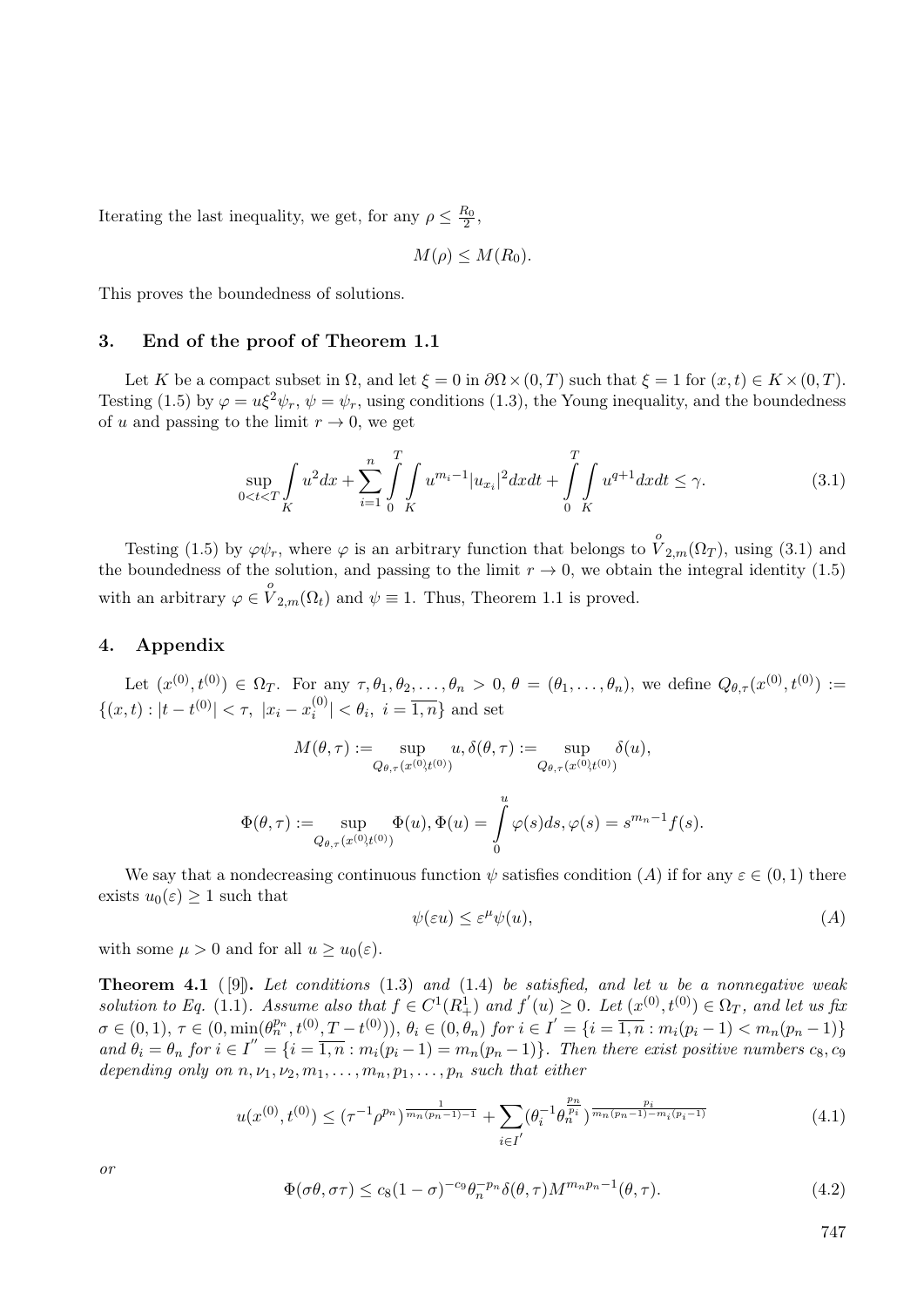*On the other hand, if I' is empty, i.e.*  $m_1(p_1 - 1) = m_2(p_2 - 1) = \cdots = m_n(p_n - 1)$ *, then either* 

$$
u(x^{(0)}, t^{(0)}) \le (\tau^{-1} \theta_n^{p_n})^{\frac{1}{mn(p_n - 1) - 1}} \tag{4.3}
$$

*or* (4.2) *holds true.*

**Theorem 4.2** ([9])**.** *Let conditions* (1.3) *and* (1.4) *be satisfied, and let u be a nonnegative weak solution to* (1.1),  $f \in C^1(R_+^1)$ , and  $f'(u) \geq 0$ . Let  $\partial \Omega_T$  be the parabolic boundary of  $\Omega_T$ . Assume also that  $\binom{1}{+}$ *,* and  $f$ lim  $\lim_{(x,t)\to\partial\Omega_T} u(x,t) = +\infty$ , and, with some  $0 \le a \le 1$  and  $c > 0$ , the following relation holds:

$$
\delta(u) \le cu^a.
$$

Let  $\psi(u) = u^{-1} \Phi^{\frac{1}{m_n p_n + a - 1}}(u)$  satisfy condition (A). Let  $(x^{(0)}, t^{(0)}) \in \Omega_T$  and  $8\rho = dist(x^{(0)}, \partial \Omega)$ . Fix  $\tau \in (0, \min(\rho^{p_n}, t^{(0)}, T - t^{(0)}))$  and  $\theta_i \in (0, \rho)$  for  $i \in I'$ . Then there exists a positive number  $c_{10}$  that *depends only on*  $n, \nu_1, \nu_2, m_1, \ldots, m_n, p_1, \ldots, p_n$ *, and c and is such that either (4.1) holds, or* 

$$
\Phi(u(x^{(0)}, t^{(0)})) \le c_{10} \theta_n^{-p_n} u^{m_n p_n + a - 1}(x^{(0)}, t^{(0)}).
$$
\n(4.4)

On the other hand, if I' is empty, i.e.,  $m_1(p_1 - 1) = m_2(p_2 - 1) = ... = m_n(p_n - 1)$ , and  $\psi(u) =$  $u^{-1}\Phi^{\frac{1}{m_np_n+a-1}}(u)$  *satisfies condition* (*A*)*, then either* (4.3) *holds, or* (4.4) *holds true.* 

#### **Acknowledgements**

This work is supported by a grant of Ministry of Education and Science of Ukraine (project number is 0115U000136) and by a grant of the State Fund for Fundamental Research (project number is 0116U007160).

#### **REFERENCES**

- 1. H. Brezis and L. Veron, "Removable singularities for some nonlinear elliptic equations," *Arch. Rat. Mech. Anal.*, **75**, No. 1, 1–6 (1980).
- 2. H. Brezis and A. Friedman, "Nonlinear parabolic equations involving measure as initial conditions," *J. Math. Pure Appl.*, **62**, 73–97 (1983).
- 3. I. M. Kolodij, "On boundedness of generalized solutions of parabolic differential equations," *Vestnik Moskov. Gos. Univ.*, **5**, 25–31 (1971).
- 4. J. Serrin, "Local behavior of solutions of quasilinear equations," *Acta Math.*, **111**, 247–302 (1964).
- 5. J. Serrin, "Singularities of solutions of nonlinear equations," in: *Proc. Sympos. Appl. Math.*, Vol. XVII, Amer. Math. Soc., Providence, RI, 1965, pp. 68–88.
- 6. J. Serrin, "Removable singularities of solutions of elliptic equations, II," *Arch. Rat. Mech. Anal.*, **20**, 163–169 (1965).
- 7. J. Serrin, "Removable singularities of solutions of elliptic equations," *Arch. Rat. Mech. Anal.*, **17**, 67–78 (1964).
- 8. J. Serrin, "Isolated singularities of quasi-linear equations," *Acta Math.*, **113**, 219–240 (1965).
- 9. M. O. Shan and I. I. Skrypnik, "Keller–Osserman a priori estimates and the Harnack inequality for quasilinear elliptic and parabolic equations with absorption term," *Nonlinear Anal*. [to appear].
- 10. I. I. Skrypnik, "Local behavior of solutions of quasilinear elliptic equations with absorption," *Trudy Inst. Mat. Mekh. Nats. Akad. Nauk Ukrainy*, **9**, 183–190 (2004).